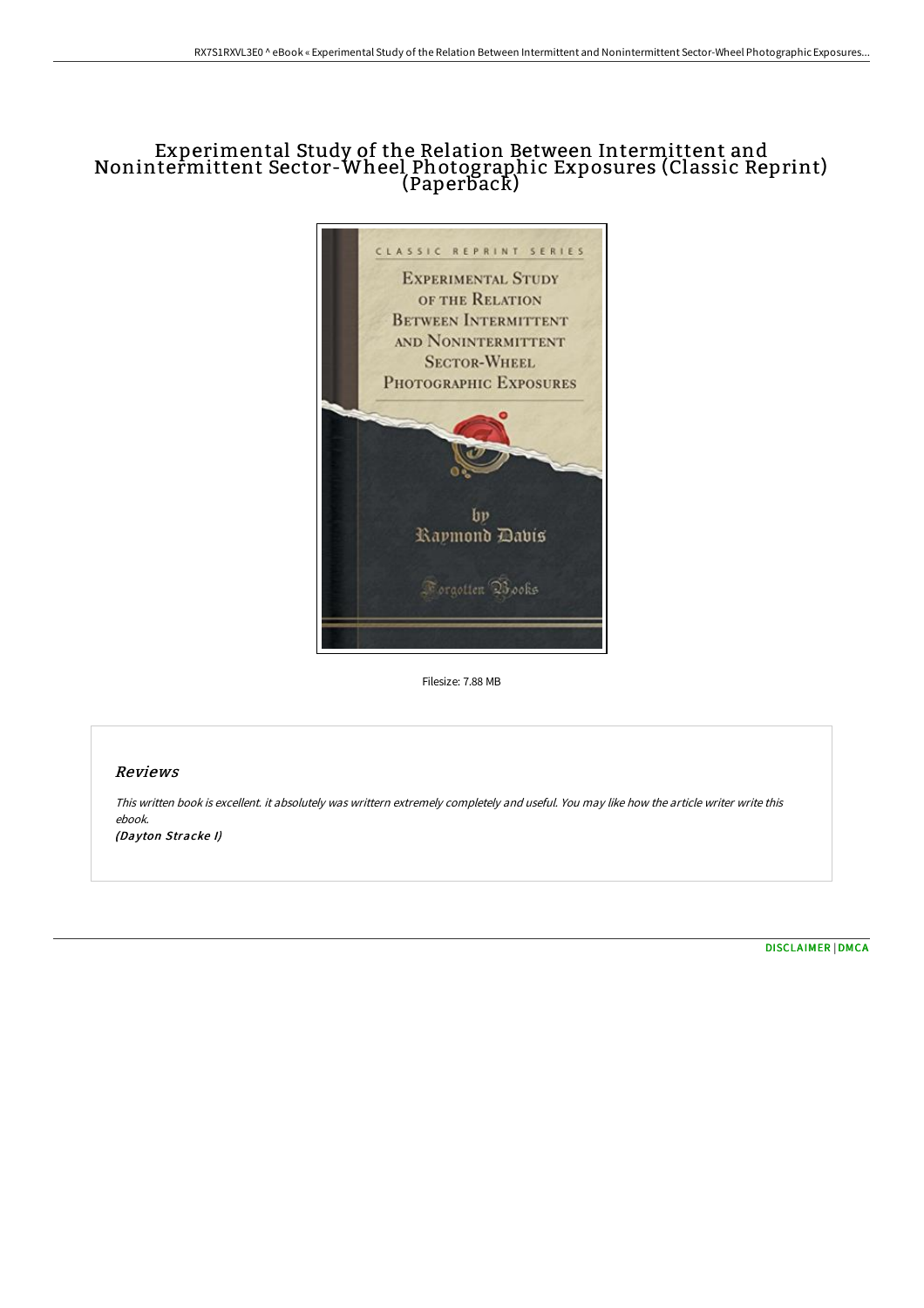## EXPERIMENTAL STUDY OF THE RELATION BETWEEN INTERMITTENT AND NONINTERMITTENT SECTOR-WHEEL PHOTOGRAPHIC EXPOSURES (CLASSIC REPRINT) (PAPERBACK)



To save Experimental Study of the Relation Between Intermittent and Nonintermittent Sector-Wheel Photographic Exposures (Classic Reprint) (Paperback) PDF, remember to follow the link under and download the file or have accessibility to other information which are highly relevant to EXPERIMENTAL STUDY OF THE RELATION BETWEEN INTERMITTENT AND NONINTERMITTENT SECTOR-WHEEL PHOTOGRAPHIC EXPOSURES (CLASSIC REPRINT) (PAPERBACK) ebook.

Forgotten Books, 2018. Paperback. Condition: New. Language: English . This book usually ship within 10-15 business days and we will endeavor to dispatch orders quicker than this where possible. Brand New Book. Excerpt from Experimental Study of the Relation Between Intermittent and Nonintermittent Sector-Wheel Photographic Exposures All plates were of the commercial 5 by 7 inch size. These were cut in one operation, by a special plate - cutting machine, into seven parts, giving five which are 1-33 - 2 by 5 inches, the two end strips being discarded. The plates after cutting are removed intact - that is, not broken apart - painted on the glass side with a black shellac mixture to prevent halation, and then drieifl in a ventilated closet. After drying they are broken apart and loaded into the plate holders, each having three pockets. In all experiments three kinds of plates were exposed in each holder; for example, A plates in the upper pocket, B plates in the center pocket, and 0 plates in the lower pocket. Since practically every experiment was made with eight holders, this gave 24 test specimens for each designated experiment. About the Publisher Forgotten Books publishes hundreds of thousands of rare and classic books. Find more at This book is a reproduction of an important historical work. Forgotten Books uses state-of-the-art technology to digitally reconstruct the work, preserving the original format whilst repairing imperfections present in the aged copy. In rare cases, an imperfection in the original, such as a blemish or missing page, may be replicated in our edition. We do, however, repair the vast majority of imperfections successfully; any imperfections that remain are intentionally left to preserve the state of such historical works.

Read Experimental Study of the Relation Between Intermittent and [Nonintermittent](http://albedo.media/experimental-study-of-the-relation-between-inter.html) Sector-Wheel Photographic Exposures (Classic Reprint) (Paperback) Online **Download PDF Experimental Study of the Relation Between Intermittent and [Nonintermittent](http://albedo.media/experimental-study-of-the-relation-between-inter.html) Sector-Wheel** 

Photographic Exposures (Classic Reprint) (Paperback)